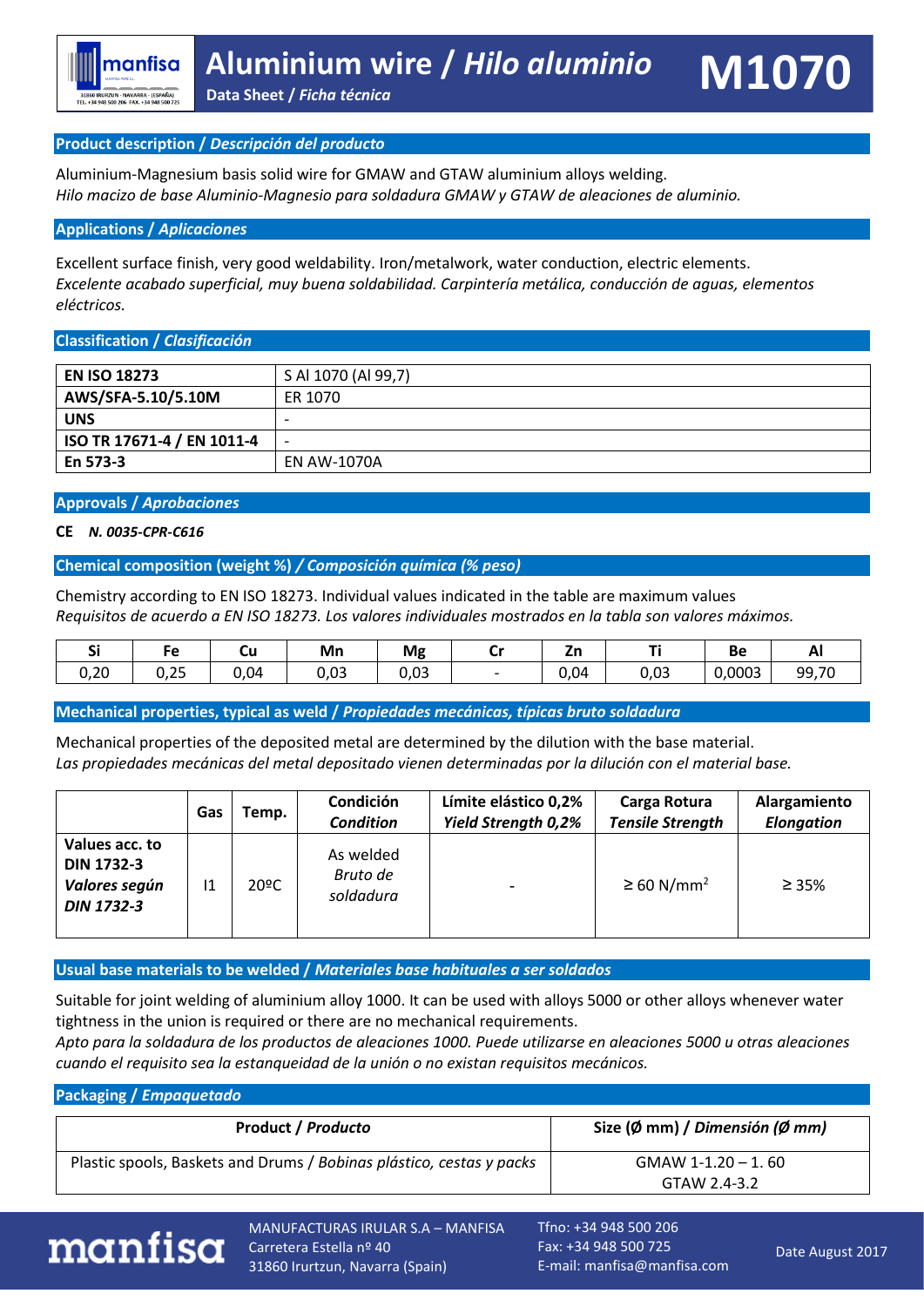#### **Storage /** *Almacenamiento*

Keep protected from humidity and dirt. Once the package is opened, and in case of not using all the material, keep into its original case closed and preferably in a heated cabinet, at least at 20°C. Keep the label of the spool (GMAW) or wrapping (GTAW).

*Mantener protegido de humedad y suciedad. Una vez abierto su embalaje y en caso de no utilizarse todo el material, mantener dentro de su caja original cerrada y preferiblemente en armario calefactado, al menos, a una temperatura de 20ºC. Conservar la etiqueta de la bobina (GMAW) o envoltorio (GTAW).*

#### **Before welding /** *Antes de soldadura*

Remove the alumina layer and dirt (grease, dust…) as well as humidity from the welding area mechanically or by brushing it with stainless steel spikes. Do not use lubricant that contains diluted oils in the joints.

*Eliminar la capa de alúmina y la suciedad (grasa, polvo...) así como la humedad de la zona a soldar mediante medios mecánicos o cepillado con púas de acero inoxidable. No mecanizar biseles con el empleo de lubricantes que contengan aceites en dilución.*

#### **Welding equipment/** *Equipo soldadura*

When welding GMAW, conducts (liners, etc.) and pushing rollers have to be suitable for aluminum and be kept clean. Do not hit the gas outlet nozzle.

*En la soldadura GMAW, los conductos (sirga, etc.) y rodillos de tren de arrastre deben ser adecuados para aluminio y deben mantenerse limpios. No golpear la tobera de salida de gas.*

#### **Welding conditions /** *Condiciones de soldadura*

|                                      | Thickness / Espesor             | Temperature / Temperatura |
|--------------------------------------|---------------------------------|---------------------------|
| <b>Preheating / Precalentamiento</b> | $\geq 10$ mm                    | Start / Inicio: 90-110ºC  |
| Interpass / Entre pasadas            | All thickness / Todos espesores | Max. 110ºC                |

#### **Shielding gas /***Gas de protección*

Inert gas / *Gas inerte* : Ar 100%, Ar-He mixture */ Mezcla Ar-He*  EN ISO 14175: I1 Flow / *Caudal* = 14-18 L/min

#### **Welding positions /** *Posiciones de soldeo*

| <b>EN ISO 6947</b> | PA | PB | PC | PD | DE                             | PF   |
|--------------------|----|----|----|----|--------------------------------|------|
| <b>ASME IX</b>     | 1G |    | 2G | 4ŀ | $\overline{\phantom{0}}$<br>49 | 3G 个 |

**Type of current & polarity** */ Tipo de corriente y polaridad*

GMAW: Direct current, electrode to positive terminal: DC.E+ (Applicable modes: pulsed & not pulsed)  *Corriente continua, electrodo al polo positivo: CC.E+ (Modos aplicables: pulsado y no pulsado)* 

GTAW: Altern current, (Applicable modes: pulsed & not pulsed)  *Corriente alterna, (Modos aplicables: pulsado y no pulsado)* 



MANUFACTURAS IRULAR S.A – MANFISA Carretera Estella nº 40 31860 Irurtzun, Navarra (Spain)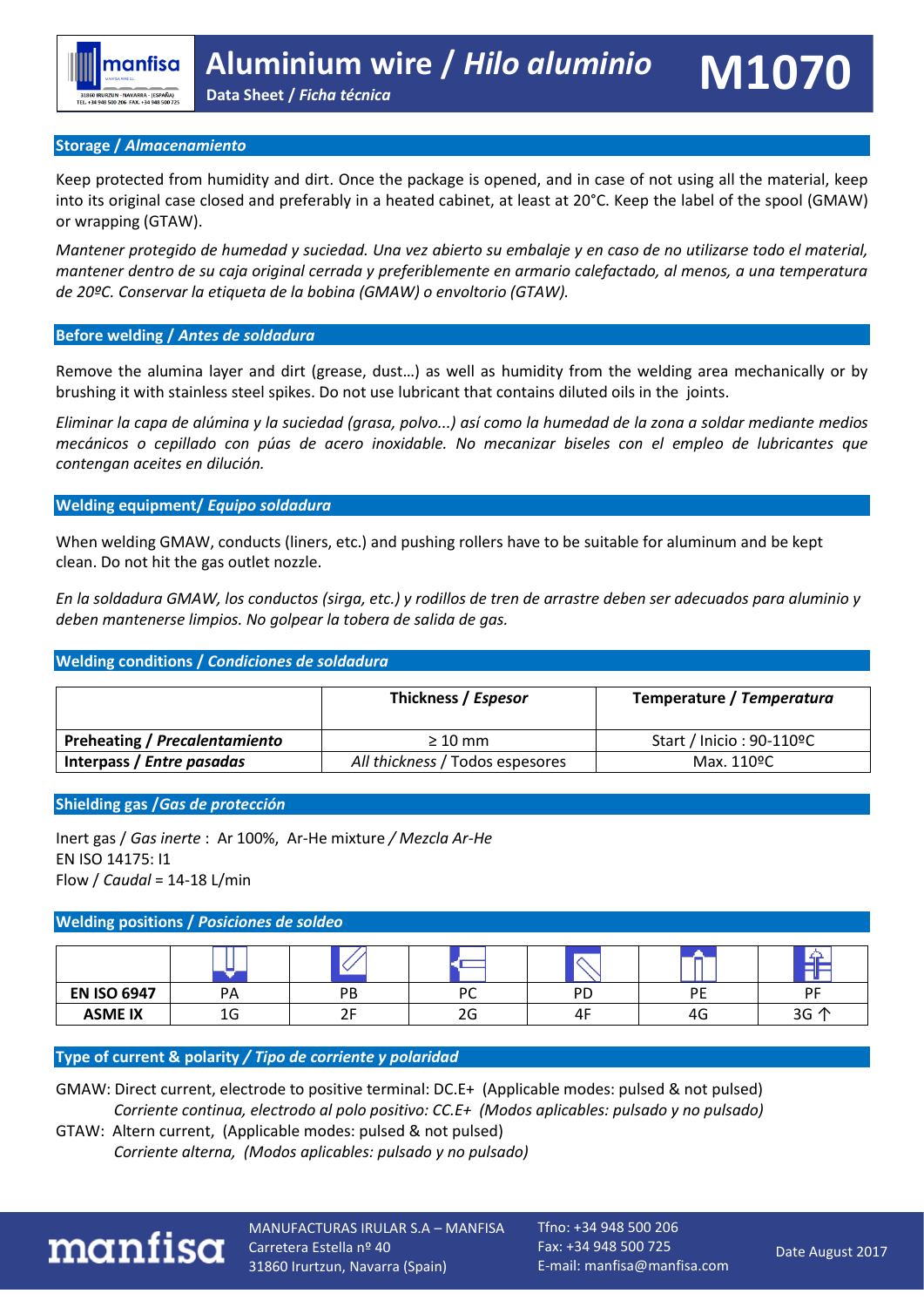# **Aluminium wire /** *Hilo aluminio* **Data Sheet /** *Ficha técnica* **M1070**

manfisa

31860 IRURZUN - NAVARRA - (ESPAÑA)<br>TEL. +34 948 500 206 FAX. +34 948 500 725

These parameters may vary slightly depending on the welding unit.

*Estos parámetros pueden variar en función de la fuente de alimentación o del procedimiento de soldadura.*



| Ø   | <b>Union</b>                          | Param.*                  | <b>Welding position</b><br>Posición soldeo |                |       |           |           |                                                                                         |           |
|-----|---------------------------------------|--------------------------|--------------------------------------------|----------------|-------|-----------|-----------|-----------------------------------------------------------------------------------------|-----------|
| mm  | <b>Unión</b>                          |                          | Parám.*                                    |                | PB    | PC        | <b>PD</b> | PE                                                                                      | PF        |
|     |                                       |                          |                                            | 1 <sub>G</sub> | 2F    | 2G        | 4F        |                                                                                         | 3G个       |
|     | l Tt<br>3 <sup>†</sup>                | BW mb                    | Int. $(A)$                                 | 140-150        | $---$ | 140-150   | ---       | 140-150                                                                                 | 130-140   |
|     | Ų                                     | $t \leq 3$ mm            | Volt. (V)                                  | $21-22$        | $---$ | $21 - 22$ | $---$     | 4G<br>$21 - 22$<br>150-170<br>$21 - 23$<br>180-220<br>$23 - 25$<br>200-220<br>$23 - 25$ | $21 - 23$ |
|     | α                                     | BW mb<br>$t > 3$ mm      | Int. $(A)$                                 | 160-180        | $---$ | 150-170   | ---       |                                                                                         | 140-160   |
|     | t<br>6 <sup>4</sup><br>$\overline{3}$ | $t \leq 8$ mm            | Volt. (V)                                  | $22 - 24$      | $---$ | $21 - 23$ | ---       |                                                                                         | $23 - 24$ |
|     |                                       | BW mb                    | Int. $(A)$                                 | 180-220        | $---$ | 170-180   |           |                                                                                         | 140-200   |
|     |                                       | $t > 8$ mm               | Volt. (V)                                  | $23 - 25$      | $---$ | $23 - 24$ | ---       |                                                                                         | $23 - 24$ |
| 1,2 | t<br>$\mathsf{t}$                     | <b>FW</b>                | Int. $(A)$                                 | 130-140        |       |           |           |                                                                                         |           |
|     |                                       | $t \leq 3$ mm            | Volt. (V)                                  | $21 - 23$      |       |           |           |                                                                                         |           |
|     |                                       | <b>FW</b>                | Int. $(A)$                                 | 150-170        |       |           |           |                                                                                         |           |
|     |                                       | t > 3mm<br>$t \leq 8$ mm | Volt. (V)                                  | $21 - 23$      |       |           |           |                                                                                         |           |
|     |                                       | <b>FW</b>                | Int. $(A)$                                 | 180-220        |       | 170-190   | 200-220   |                                                                                         | 140-180   |
|     |                                       | $t > 8$ mm               | Volt. $(V)$                                | $23 - 25$      |       | $23 - 24$ | $23 - 25$ |                                                                                         | $23 - 24$ |

### manfisa

MANUFACTURAS IRULAR S.A – MANFISA Carretera Estella nº 40 31860 Irurtzun, Navarra (Spain)